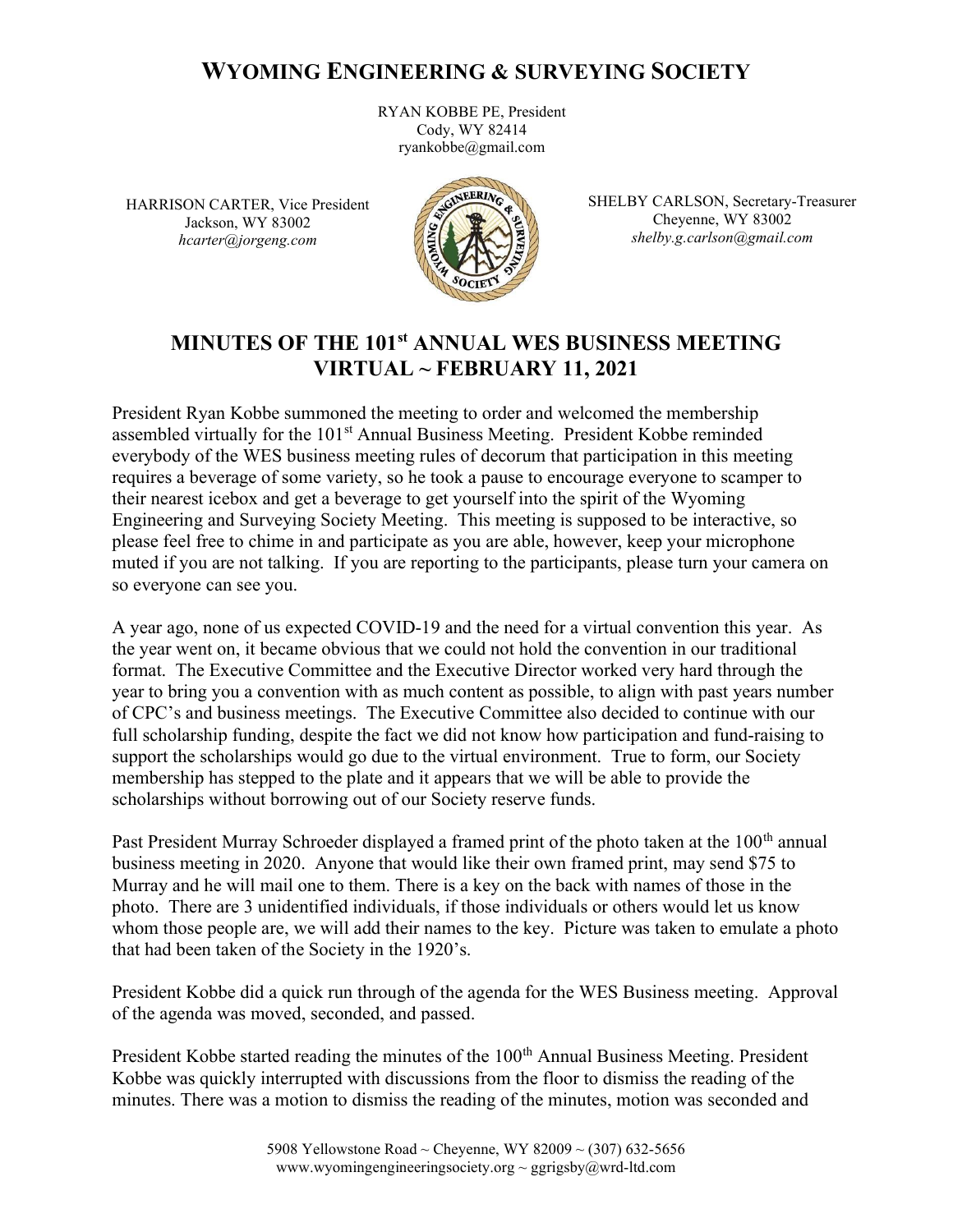approved. President Kobbe reminded participants that the 2020 Meeting minutes are on the website of the Society for anyone who would like to read them.

### State of the Society:

President Kobbe imposed on Executive Director, Gary Grigsby, to present the Annual Report of the State of the Society for 2020. The Executive Director's presentation highlighted the following:

Membership: Gary Grigsby reported as of February 11, 2021, the Wyoming Engineering Society had about 300 paid members, however, they continue to come through the Cvent system in conjunction with the convention. We currently have 38 honorary members.

**Exhibits:** Executive Director, Gary Grigsby, reported that for the 101<sup>st</sup> Annual Convention we had 8 exhibitors – 4 Silver Sponsors (\$750) which included ACEC Insurance Business Trust, Keller North America, RDO Equipment and T-O Engineers. In addition, we had 4 regular exhibitors (\$300) which included Carlson Software, SWCA Environmental Consultants, True North Steel, and Vaughn Concrete Products, for a total of \$4200 from our exhibitors to support the convention. The report was received with a round of applause thanking the exhibitors and the exhibits committee.

Registration: Gary Grigsby reported that as of February 11, 2021 we had 280 registered for the convention for \$49,415. We have 76 registered for Part 1 of the ASCE course tomorrow and 68 signed up for part 2. So out of the \$49,415, we will be writing a check to ASCE for \$6480 for the ASCE Chapter at UW. That leaves WES with a net of \$42,935 currently. There was a question how registration income compared to normal years, and it was mentioned that we do not know for sure at this time as registration remains open until April 1, 2021 for individuals to attend the recorded on-line classes until April 15, 2021, but at this time appears to be fairly similar to past events.

Finance Committee: – Finance Committee Member, Harrison Carter, reported the committee met to review and discuss the finances of the organization, approve the finances, and did not recommend any changes at this time.

Secretary/Treasurer, Shelby Carlson, stated that she had reviewed the financial records of the Society, as presented in the documents noted below, and found them to be accurate, correct and to reflect the financial condition of the Society, with all transactions suitably supported by proper documentation.

- 1. Balance Sheet December 31, 2020
- 2. Summary of Revenue/Deposits FY 2020
- 3. Summary of Expenditures Checks written FY2020
- 4. Edward Jones Year-end report FY2020
- 5. Bank Statements 2020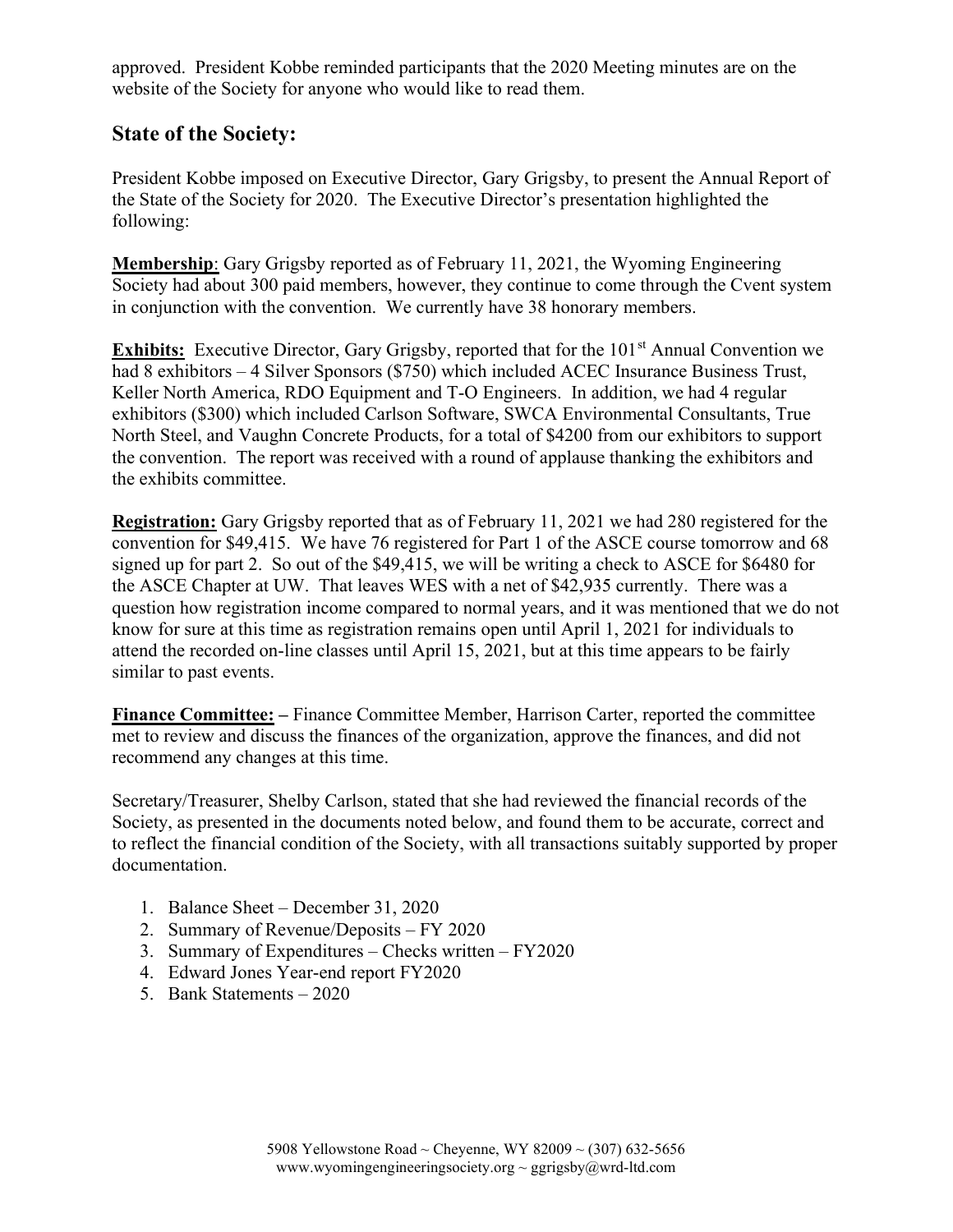#### Financial Report:

| Total Income:                                              | \$111,688.11 |
|------------------------------------------------------------|--------------|
| <b>Total Expenses:</b>                                     | 104,703.66   |
| Net Gain for 2020:                                         | 6,984.45     |
| Income Fund of America (Edward Jones Account): \$86,325.59 |              |
| Checkbook Balance:                                         | \$67,682.76  |
| Total Net Worth:                                           | \$154,008.35 |

Note: The Edward Jones Account had a beginning balance of \$81,477.50. There was a positive change in asset value of \$4,848.09 with an ending balance for 2020 of \$86,325.59.

Resolutions: Committee Chair Josh Fuller started his presentation for the 100<sup>th</sup> and a half convention showing everyone the sign language "hands up and shaking" to show your applause for presenters and the resolutions prepared by the committee. Whereas, in the past year the good Lord has called the following of our members to their final home – Chuck Spurlock, Abe Knapp, Jerry Russell, Bill Sherman, Ken Kennedy, Boots Nelson, and Larry Perry. Chairman Fuller asked that those in attendance observe a moment of silence in memory of our members lost, but not forgotten, who passed in 2020. Chairman Fuller then gave a reading of the resolutions. Pontification of the resolutions proceeded to completion with only minor breakdowns in proper meeting decorum.

Scholarship: Committee Chairman, Justin Terfehr, announced that WES awarded \$14,000 to this year's students which is \$4000 more than we traditionally award and the account remains in good standing, therefore, they will continue to award at that level for the coming few years. Scholarships are funded through the WES Undergraduate Education Trust Fund which has a value of \$312,000 and typically gains about a 4% per year return on that account. The eight scholarship winners selected by the committee for academic year 2020-2021:

| <b>Scholarship Name</b> | 2019 Scholarship<br>Winner | Winner's<br><b>Hometown</b> | <b>UW Engineering</b><br><b>Department</b> |
|-------------------------|----------------------------|-----------------------------|--------------------------------------------|
| Past President's        | Amanda                     |                             | Chemical                                   |
| $(\$2,500)$             | Christensen                | Buford, WY                  | Engineering                                |
| WES (\$2,000)           | <b>Wyatt Leadens</b>       | Sedalia, CO                 | Civil Engineering                          |
|                         |                            |                             | Mechanical                                 |
| WES (\$2,000)           | John Denigan               | Rye, CO                     | Engineering                                |
| WES (\$2,000)           | Jayden Forbes              | Minden, NV                  | Civil Engineering                          |
|                         |                            | Elnora, Alberta             | Petroleum                                  |
| WES (\$2,000)           | Emma Wilson                | Canada                      | Engineering                                |
| Carl Oslund Memorial    | Oreoluwa                   | Oyo State,                  | Computer                                   |
| (\$1,500)               | Babatunde                  | Nigeria                     | Engineering                                |
| Carl Oslund General     |                            |                             | Mechanical                                 |
| (\$1,000)               | James Sheets               | Powell, WY                  | Engineering                                |
| Carl Oslund General     | Megan Vande                |                             |                                            |
| (\$1,000)               | Steeg                      | Greeley, CO                 | Civil Engineering                          |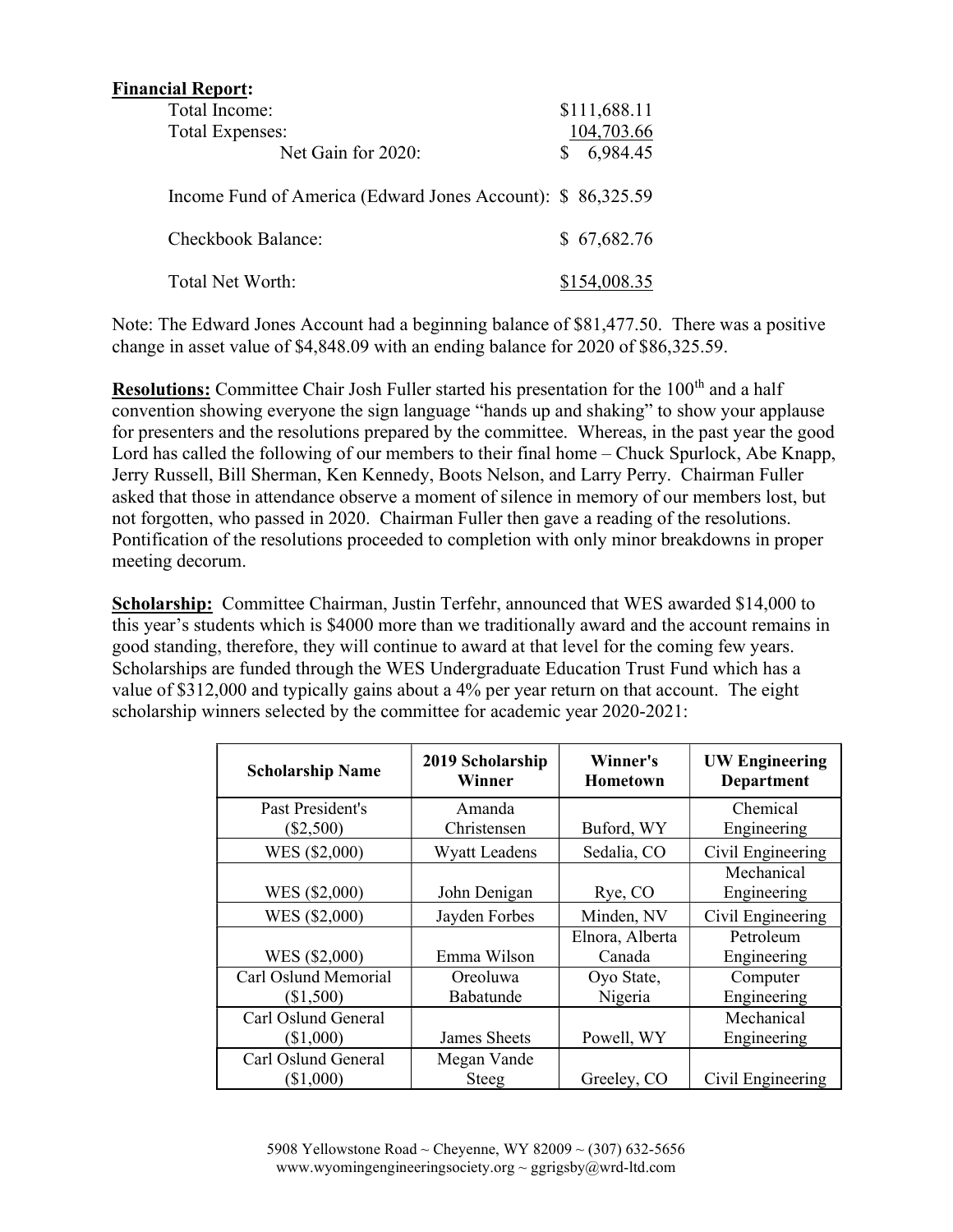The other half of the committee's duties is to award the Student Engineer of the Year, which is completely funded through WES's general account, at a level of about \$12,000/yr. The actual scholarship amount is \$11,250 with the remainder being used for plaques and other associated expenses. In November, the committee interviewed eight outstanding students who were their departments' nominees for the WES Student Engineer of the Year Award. The committee selected one awardee and designated the others as WES honorees as follows:

| <b>Nominating UW</b><br><b>Engineering</b><br><b>Department</b> | <b>Student's Name</b> | Student's<br><b>Hometown</b> | Award /<br>Honorarium<br>Amount |
|-----------------------------------------------------------------|-----------------------|------------------------------|---------------------------------|
| <b>Outstanding Student</b>                                      |                       |                              |                                 |
| Engineer of the Year                                            | Suzanne Piver         | Cheyenne, WY                 | \$2,500 Award                   |
|                                                                 |                       | Eagle River,                 | \$1,250                         |
| Architectural                                                   | Tessa Anderson        | AK                           | Honorarium                      |
|                                                                 |                       |                              | \$1,250                         |
| Chemical                                                        | Amanda Christensen    | Buford, WY                   | Honorarium                      |
|                                                                 |                       | Highlands                    | \$1,250                         |
| Civil                                                           | Daniel Gardalan       | Ranch, CO                    | Honorarium                      |
|                                                                 |                       |                              | \$1,250                         |
| Electrical                                                      | <b>Briley James</b>   | Wheatland, WY                | Honorarium                      |
|                                                                 |                       |                              | \$1,250                         |
| <b>Energy Systems</b>                                           | Taylor Romshek        | Windsor, WO                  | Honorarium                      |
|                                                                 |                       |                              | \$1,250                         |
| Mechanical                                                      | Elijah Ellis          | Cheyenne, WY                 | Honorarium                      |
|                                                                 |                       |                              | \$1,250                         |
| Petroleum                                                       | Colter Robinette      | Lakewood, CO                 | Honorarium                      |

Chair Terfehr thanked the other members of the 2020 WES Award and Scholarship Committee: Rick Deuell, Angie Schrader, Joe Lord, Thomas V. Edgar, David Whitman, David M. Bagley, Murray Schroeder, Ryan Kobbe, Jeff Bates, Derrick Thompson, and Cameron Wright.

#### Sincerely,

Justin Terfehr, Chairman, WES Award and Scholarship Committee

Publicity: Committee Chair, Ryan Waterbury, reported that the committee has worked hard to report the happenings of the Society throughout the year. The Facebook page has 263 likes, which is an increase in 10 followers since last year. They published 45 posts throughout the year. The LinkedIn page has 124 members which is an increase in 25 members over the last year, encouraging everyone to post job openings and industry news on the page. As we move towards next year's convention in Sheridan, Ryan encouraged chairs of the other committees, the Executive Committee, the Executive Director, and members at large to reach out to the Publicity Committee and use them to get information out about the Society. Chairman Waterbury did recruit Mathias Jung from JB Engineers, and Garrett Zimmers from WWC to help with the committee next year.

Presidential Project Award: Committee Chair Dave Whitman reported:

The 2019 Projects of the Year were displayed at the UW College of Engineering during "E" week just prior to the COVID-19 Quarantine. Unfortunately, due to that event the posters were not displayed anywhere else during the past year. Due to the pandemic the committee met via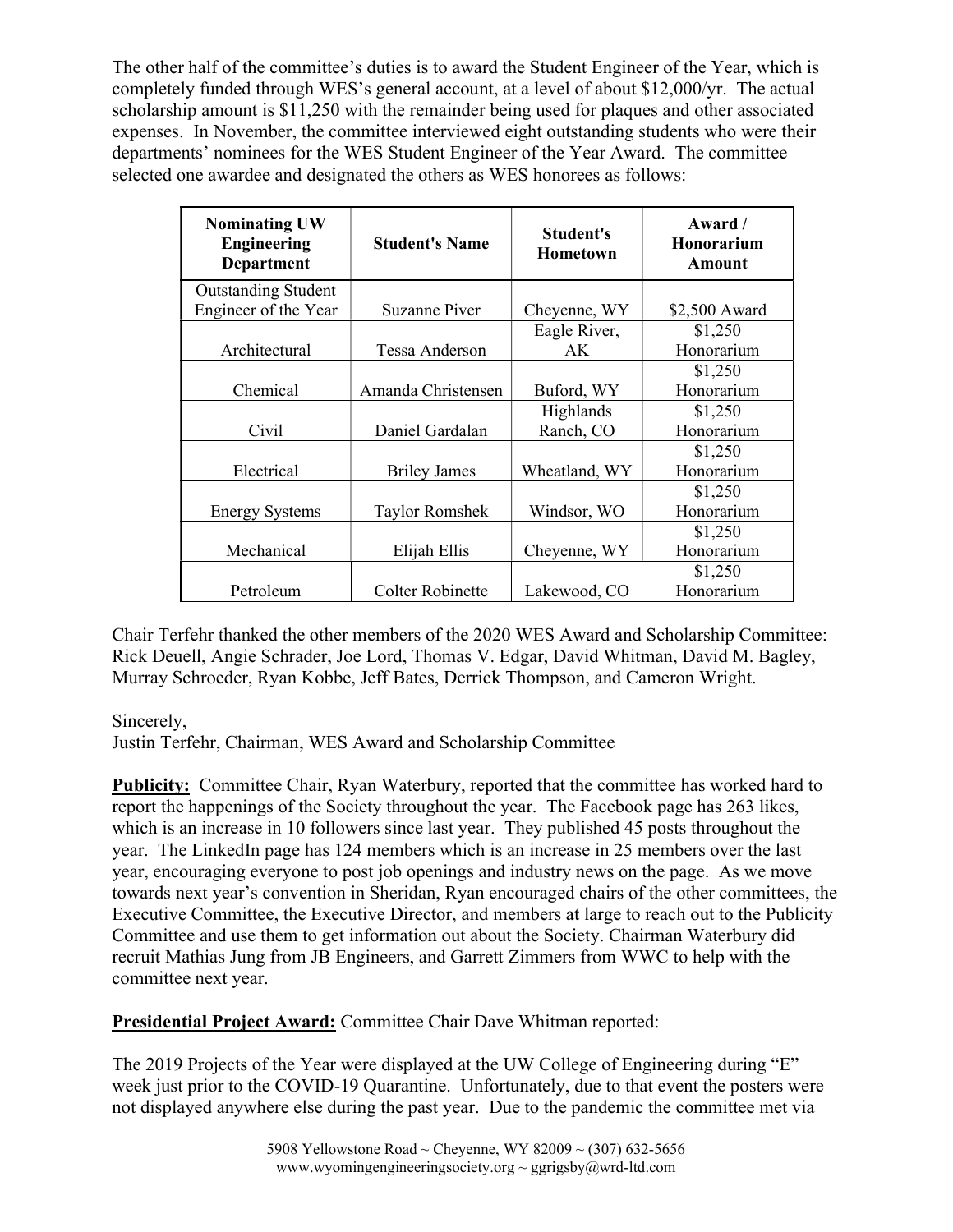Zoom on January 19, 2021 to judge this year's project submittals. The Chair gathered all 4 of the Engineering Projects from the WES Office in Cheyenne and UW. It was noted that the requirements have changed for submissions and in the future they should be delivered to the WES office in Cheyenne. The notebooks were scanned, and photos taken of the posters and shared with the committee members to do their own individual project evaluations.

The winning project this year was the North Sheridan Interchange Project, submitted by Morrison Maierle. Honorable mention goes to the projects of – Evers Boulevard Project submitted by AVI, PC; the Teton County Integrated Solid Waste and Recycling Project submitted by Teton County Integrated Solid Waste and Recycling; and the I-80 Point of Rocks West Project submitted by the Wyoming Department of Transportation. It is expected that these projects will be displayed at the College of Engineering over the next couple of months and then forwarded to other locations. If you are interested in getting the projects displayed in a local office or a library, etc., please email Dave Whitman. Dave has contacted the State Capitol officials to display the projects in the gallery that has been used for many years, however, they are still not excepting displays at this time.

Respectfully submitted, David L. Whitman, Chair

Site Selection: Committee Chair, William Dolinar, was unable to attend, so President Kobbe provided the report on the committee's recommendation for future sites. As everyone knows we were supposed to be at the Holiday Inn Sheridan this year. The Holiday Inn agreed to work with us given the circumstances and the extended our contract out until next year. The slate of future events is as follows:

- Next year's convention, Sheridan Holiday Inn in Sheridan, Wyoming, February 2, 3, and  $4^{\text{th}}$ , 2022.
- 2023 Site is proposed as the Clarion Inn (previous Parkway Plaza) in Casper.

The Society needs to determine if we want to enter a contract with the Clarion Inn, Casper for the convention in 2022 as this needs to happen soon to secure the space. Discussion pursued and the questions was asked if the combined event, both in-person and virtual, may reduce the participation to allow for other communities in Wyoming to be considered. The approximate attendance of 300 – 400 participants has limited the options to Sheridan, Casper, Laramie, and Cheyenne. Motion was made to accept the Clarion Inn, Casper, for the 2023 event, seconded, motion passed.

Ryan will work with the committee to look at other areas in the state, such as Rock Springs, Jackson, and Cody, to see what facilities are available. There are guidelines developed regarding the number of sleeping rooms, meeting rooms, and exhibitors space needed.

Legislation: Committee Chair, Mark Madsen, reported on key issues in the State Legislature which as usual is always a riveting good time. (Mark will share the report with anyone who would like to see it).

#### HOUSE BILLS

- General Appropriations, Supplemental Budget
- School Buildings and Facilities, Major Maintenance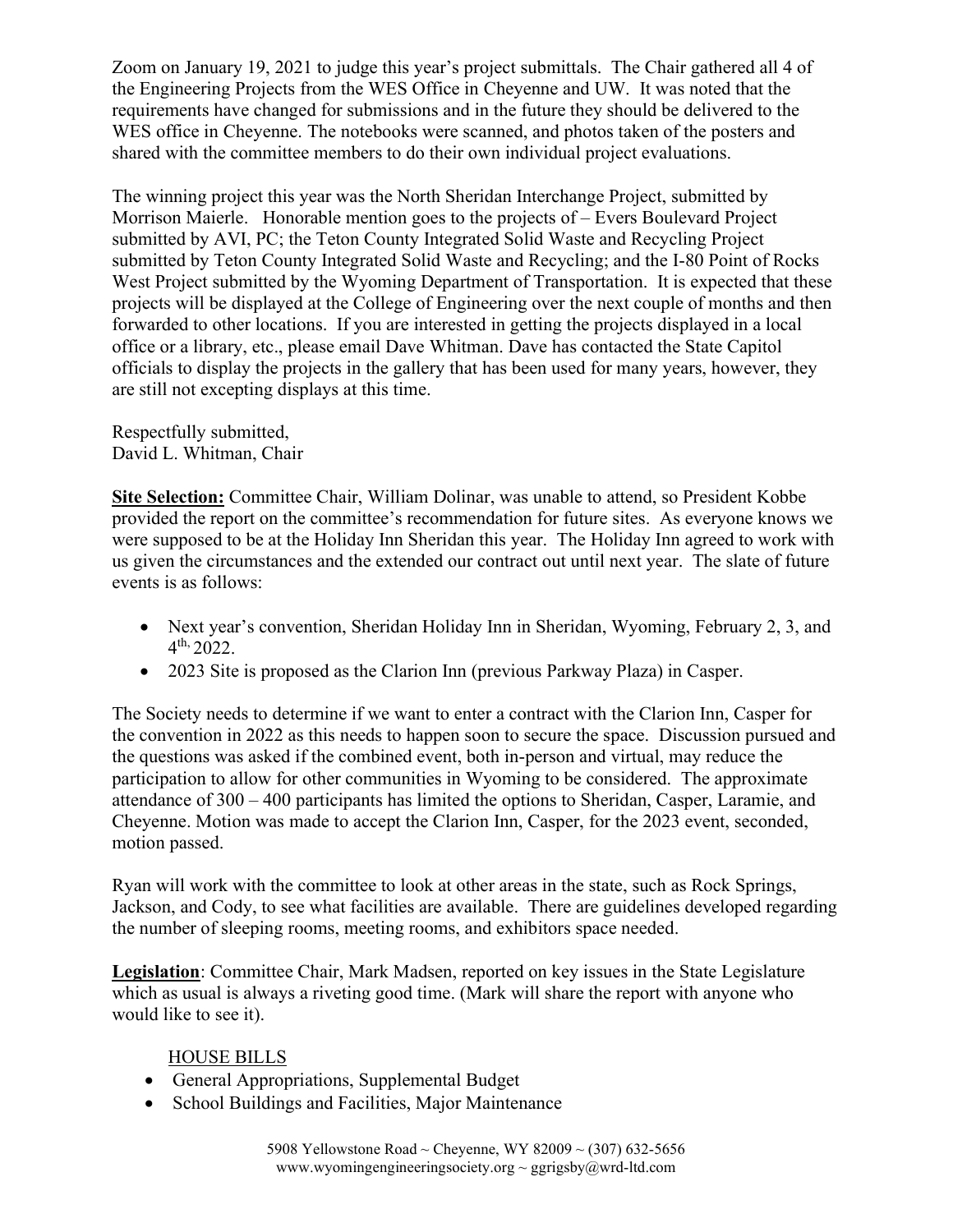- Transportation Computer System Funding
- Fuel Tax increase by  $9¢$  / gallon
- Wind Tax Exemption
- Interference with Public Contracting
- Road Usage Charge
- Local Government Distribution
- School Finance Recalibration
- Wyoming Preference Act
- Wind Energy Production Tax
- Property Tax Assessments

#### SENATE BILLS

- General Appropriations, Supplemental Budget
- School Facilities Project Prioritization
- Public Works Contracting Requirements
- Primary Seatbelt
- Taxes Increases, Ad Valorem Tax Revision
- Tolling Authority
- Constitution Amendment Allow vote of electors to impose taxes
- Omnibus Water Bill and Planning
- Universal Occupational Licensure has passed, thanks to the State Board for their work on the bill

Respectfully Submitted, On Behalf of the Legislative Committee

Report of the Wyoming Board of Registration: President, Ryan Kobbe, asked Jeff Fuller to provide a report on the activities of the Wyoming Board of Registration for Professional Engineers and Professional Land Surveyors.

- Number of new licensures in Wyoming in 2020
	- o EIT 94 Resident Individuals, 149 Non-Resident, Total 243
	- o LSIT 2 Resident, 0 Non-Resident, Total 2
	- o LS 3 Resident Individuals, 12 Non-Resident, Total 15
	- o PE 41 Resident Individuals, 470 Non-Resident, Total 511
	- o Engineering Firm Registrants, 10 Resident Firms, 103 Non-Resident, Total 113
- Number of Licensees in Wyoming on 02/02/2021
	- o EIT 1081 Resident Individuals, 758 Non-Resident, Total 1839
	- o LSIT 27 Resident, 8 Non-Resident, Total 35
	- o LS 112 Resident Individuals,169 Non-Resident, Total 281
	- o PE 1135 Resident Individuals, 6179 Non-Resident, Total 7314
	- o PELS 31 Resident Individuals, 20 Non-Resident, Total 51

#### OLD BUSINESS

Constitution and By-Laws Update: Secretary-Treasurer, Shelby Carlson, provided a brief update on the changes and adoption of the 2021 Constitution and Bylaws: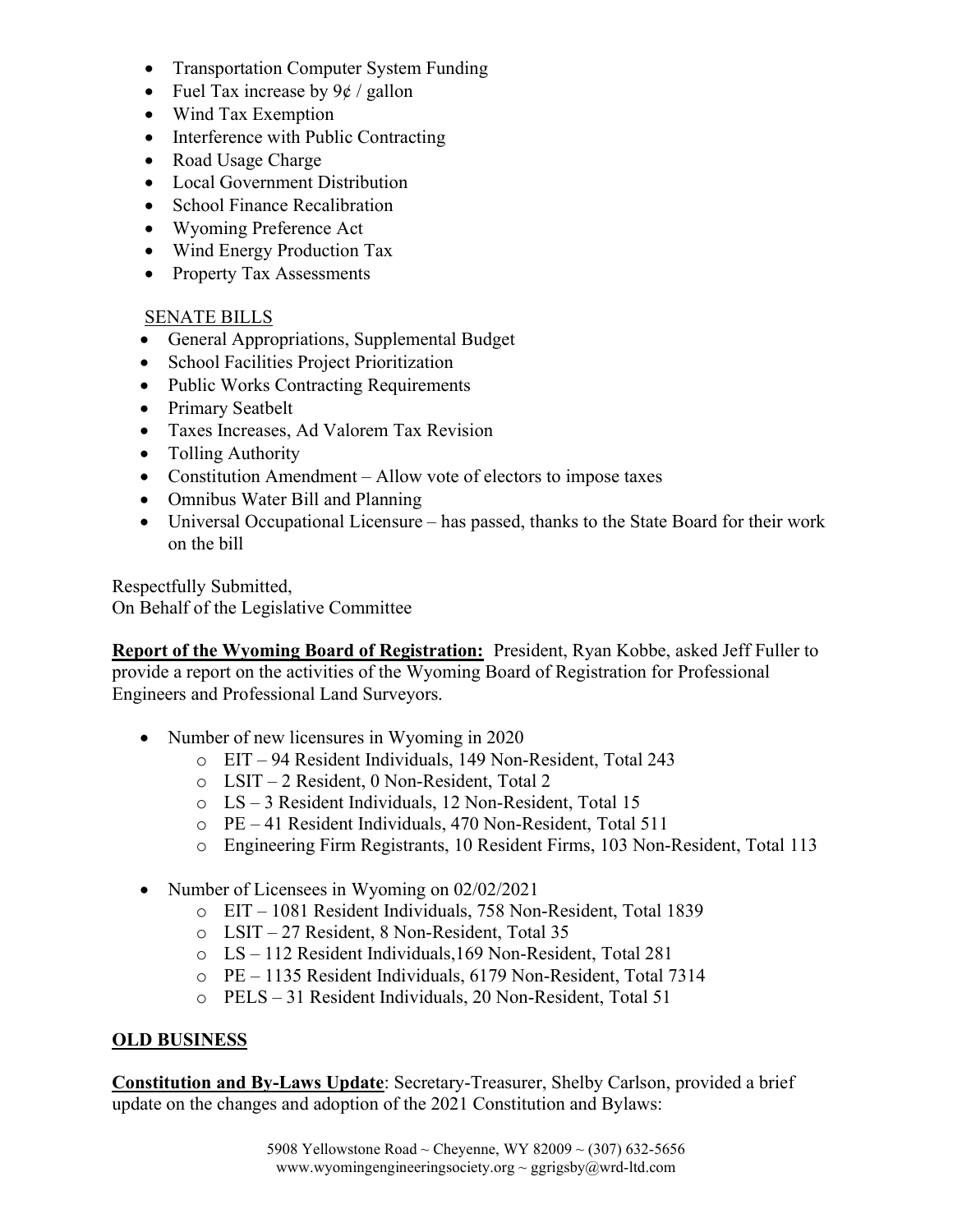- Changed the name of the Wyoming Engineering Society to the Wyoming Engineering and Surveying Society.
- Provided a new Mission Statement versus the previous Object Statement.
- The Immediate Past President was added as a non-voting member to the Executive Committee.
- The roles and responsibilities of the Executive Director were defined and clarified that the position is filled by the Executive Committee on a qualification basis.
- The remainder of the changes were generally editorial, grammatical, and organizational in nature.

The Executive Committee routed the draft for comment in September of 2020 to all members and took comments. The Executive Committee made minor changes based on comments received and sent Constitution and Bylaws out to all members on November 4, 2020 for the official vote. The voting closed on January 5, 2021 to meet the 60-day requirement. We received a total of 47 votes, 45 (95.7%) FOR, and 2 (4.3%) AGAINST. The new 2021 Constitution and Bylaws were passed and adopted in January 2021.

The Executive Committee's 2021 task will be to review, consider and revise the Operating Practices, which identify the operations of the Society and the roles and responsibilities of the Officers and Committees.

Member, Thomas Edgar, congratulated and thanked the Executive Committee on a job well done on the virtual convention, noting that attendance far exceeded what we had anticipated.

#### NEW BUSINESS

Honorary Members: It was announced by President Kobbe that the Past Presidents of the Society convened at the 101<sup>st</sup> Virtual Convention and bestowed the distinguished and respected rank of Honorary Member upon Murray Schroeder and Mike Donnell.

Nominations: Committee Chair Murray Schroeder reported the committee – consisting of himself and fellow Past Presidents Amy Allen and Dave Whitman – by the authority vested in the committee by the Constitution of the Wyoming Engineering and Surveying Society, nominate (after the slate of officers volunteered to serve another year in their same roles, due to the change in format caused by the pandemic) the following slate of officers to serve until the 102nd Annual Convention to be held in 2022: Ryan Kobbe: President, Harrison Carter: Vice-President, and Shelby Carlson: Secretary-Treasurer. It was moved Stan Abel, seconded and the motion passed unanimously.

The Executive Committee is looking forward to a live event in Sheridan next year. We had a great team working on the event for 2021, and we had to set them on the bench when the COVID-19 pandemic took the convention in another direction. If anyone would like to help with organizing the Sheridan 2022 Convention, please let us know. You can email the Executive Committee at WESOfficers@gmail.com.

#### 2020 Engineer of the Year Award:

President Kobbe announced Jim Kaldianos, recently retired WYDOT Design Team Leader and professor at the University of Wyoming. Jim was a go to person at the University in Civil and